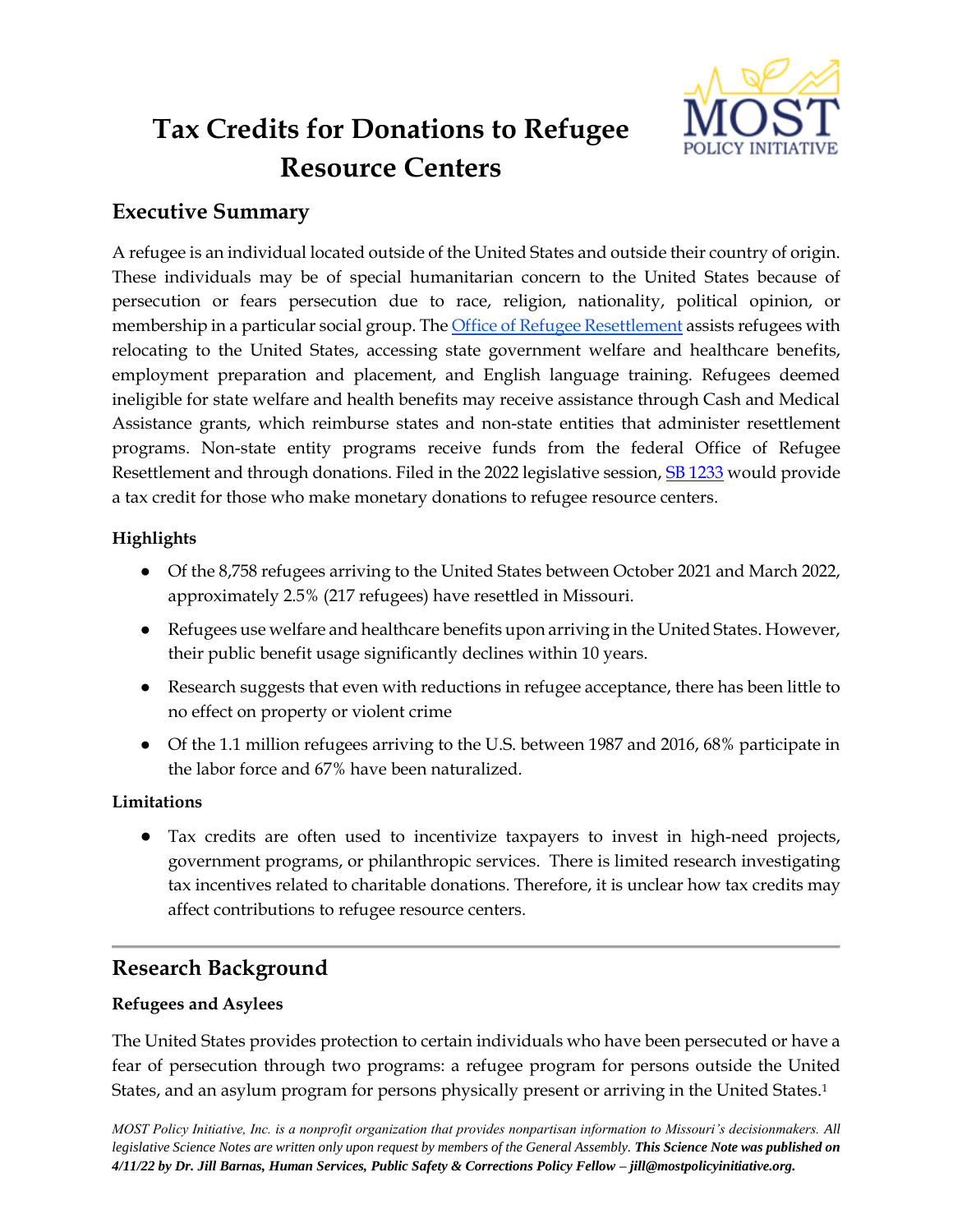Refugee: A person located outside of the United States and outside their country of origin.1,2 These individuals may be of special humanitarian concern to the United States because of persecution or fears persecution due to race, religion, nationality, political opinion, or membership in a particular social group.1,2 A refugee is someone who has been resettled to the United States through the U.S. resettlement program. Eligibility for refugee status is determined on a case-by-case basis through an interview with a speciallytrained U.S. Citizenship and Immigration Services officer.1,2

Asylees (asylum-seeker): An asylee meets the definition of a refugee, but is already present in the United States or at a port of entry.1,2 Asylum is a form of protection which allows an individual to remain in the United States instead of being deported to a country where they may face persecution or harm. Under U.S. law, refugees can apply for asylum.1,2 Asylum must be applied for within one year of arrival. If they are granted asylum, this gives them protection and the right to stay in the United States.1,2

#### Missouri Refugee Population

In FY21, 11,411 refugees arrived in the United States with approximately 2% resettled in Missouri.<sup>3</sup> Of the 8,758 refugees arriving to the United States in FY22 (between October 2021 and March 2022), approximately 2.5% (217 refugees) have resettled in Missouri. These individuals have one year from their arrival date to apply for asylum.<sup>4</sup>

#### **Refugee Resettlement Program**

The federal [Office of Refugee Resettlement](https://www.acf.hhs.gov/orr) (ORR) Services assists approved refugees with acquiring a medical screening, cultural orientation, travel plan assistance, and a travel loan to the U.S. When a refugee arrives to their state of destination in the U.S., they may receive further assistance from the state or a non-state entity that administers a resettlement program, known as a replacement designee. There are five [replacement designees](https://www.acf.hhs.gov/orr/policy-guidance/state-missouri-programs-and-services-locality) [in Missouri.](https://www.acf.hhs.gov/orr/policy-guidance/state-missouri-programs-and-services-locality)

Once in a state, refugees may be eligible for benefits in that state, such as cash assistance through Supplemental Security Income (SSI) or Temporary Assistance for Needy Families (TANF), health insurance through Medicaid, employment preparation and placement, and English language training.<sup>5</sup> If a refugee is ineligible for these benefits may be eligible for refugee medical assistance (RMA) and refugee cash assistance (RCA) for 1 year through the federal government.<sup>6</sup> This is to assist refugees that may have any medical or mental health issues or monetary issues for basic needs (e.g., food, shelter, transportation) that may impact their ability to become or remain selfsufficient. It should be noted that RCA and RMA programs differ by state, mirroring their local public cash benefit and Medicaid Programs. These programs are funded via the federal Cash and [Medical Assistance](https://www.acf.hhs.gov/orr/programs/refugees/cma) (CMA) grant which reimburses states or replacement designees. Replacement designees can also receive monetary donations to help support education, employment training, and counseling.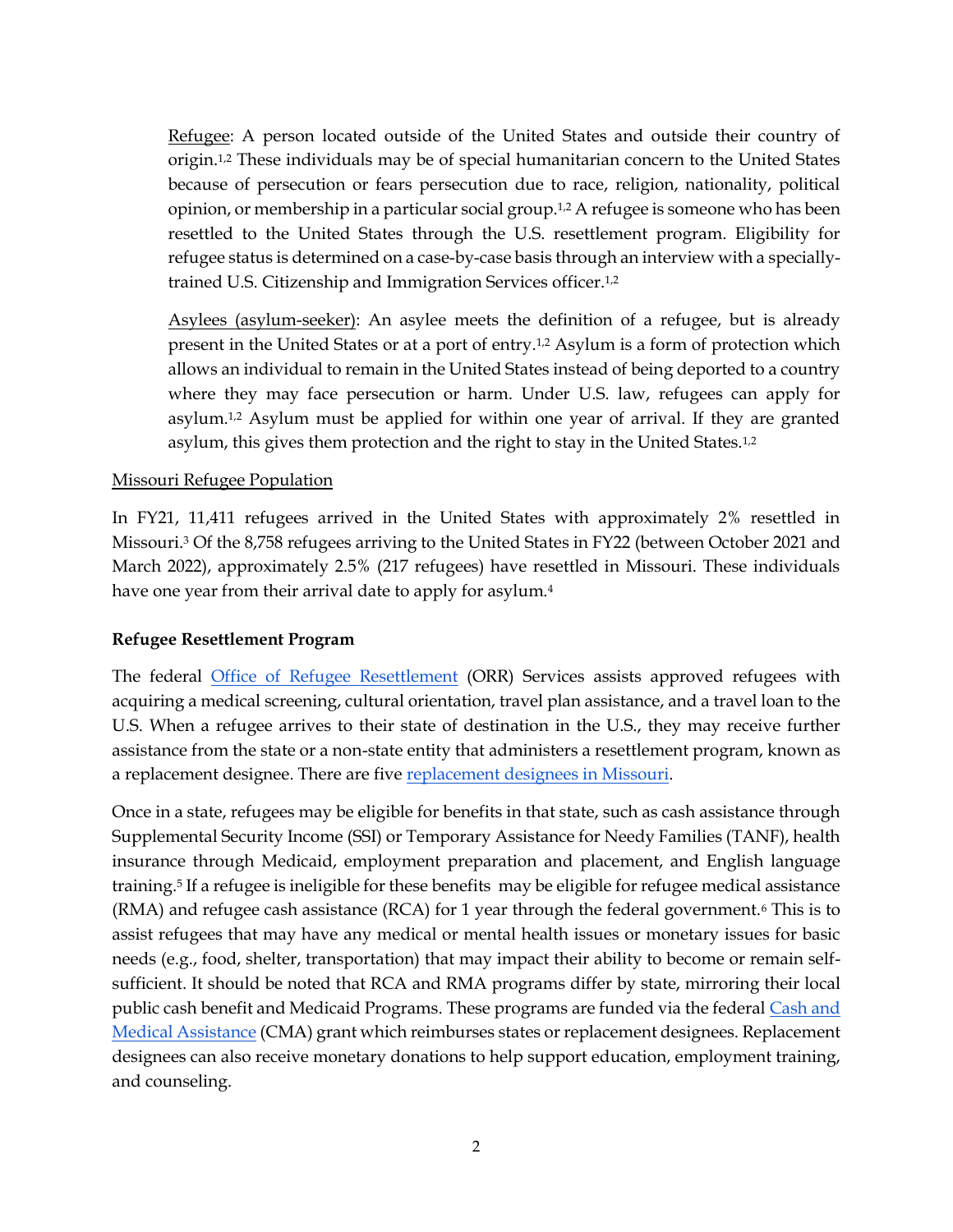#### **Outcomes of Refugee Resettlement**

One study has examined outcomes of refugees who relocate to the U.S. utilizing data from the 2010-2014 American Community Survey.<sup>7</sup> It suggests that some outcomes are associated with age of resettlement. Those who enter the U.S. before 14 years old graduate high school and enter college at the same rate as U.S. citizens.<sup>7</sup> In contrast, older teenagers have a lower educational attainment.<sup>7</sup> These differences are suggested to be attributed to language barriers and arriving unaccompanied with a parent.<sup>7</sup>

Following a cohort of 12,309 refugees over a 20-year period, adult refugees between the ages of 18–45 years old have much lower levels of educational attainment and poorer English language skills and subsequently poor economic outcomes (low employment, low income, and higher use of welfare benefits).<sup>7</sup> However, these data suggest that outcomes improve as refugees age; after 6 years in the U.S., refugees work at higher rates than U.S. citizens but never match the same wages or salary of U.S citizens.<sup>7</sup> After 10 years, refugee use of government welfare and programs like Supplemental Nutrition Assistance Program (SNAP) are no different than U.S. citizens.<sup>7</sup>

While at the start of U.S. residency, refugees do have high costs associated with relocation (~\$15,000) and high use of welfare benefits (~\$92,000) for the first 20 years.<sup>7</sup> However, economic research indicates that these costs decrease substantially over time. It is estimated that refugees pay \$129,000 in taxes on average over the same 20 years which is \$21,000 more than they receive in government benefits.<sup>7</sup>

## Crime

Research suggests that even with [reductions in refugee acceptance,](https://www.federalregister.gov/documents/2017/02/01/2017-02281/protecting-the-nation-from-foreign-terrorist-entry-into-the-united-states) there has been little to no effect on property or violent crime.<sup>8</sup> Reasons for this finding include: 1) the highly extensive multi-agency background check completed on resettlement candidates, who are selected on vulnerability-based criteria giving priority to those with injuries and hardships; and 2) the refugee population makes up a very small portion of the total U.S. population, and therefore, would ultimately be unable to change crime rates significantly.<sup>8</sup>

Importantly, the demographics of refugees coming to America are much different than those seeking asylum in Europe. The demographic often associated with crime is young men.<sup>8,9</sup> In 2016, 14% of asylum-seekers in the U.S were young men between 18-34 years old compared to 34% in Germany where slight increases in crime were noted.<sup>8,9</sup>

## **Societal Benefits of Refugees**

A study of 1.1 million refugees that arrived between 1987 and 2016 showed the labor force participation (68%) and employment rates (64%) of refugees were higher than those of the total U.S. population (63% and 60%, respectively).<sup>10</sup> More refugees (10%) were self-employed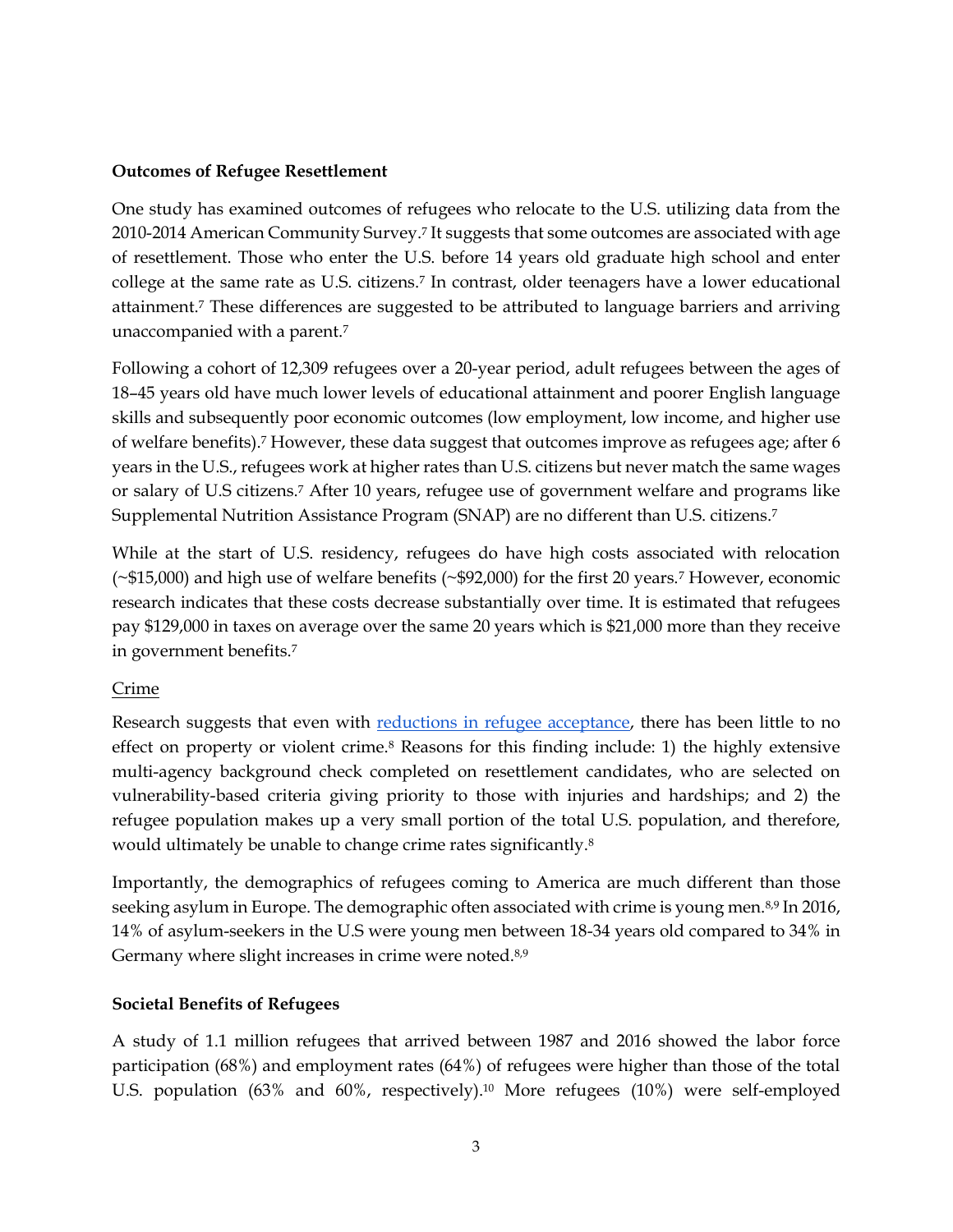compared to the U.S. population (9%).<sup>10</sup> Additionally, the median household income was \$43,000; 35% had mortgages; 63% had U.S.-born children; 40% married U.S. citizens; and 67% have been naturalized.<sup>10</sup> In addition to integration and labor force contributions, refugees promote economic competitiveness and national security through their linguistic proficiencies to speak other languages.<sup>10</sup> In other words, this can assist further expansion into international markets, and assist the U.S. military and law enforcement with translation.

## **State Legislation**

During 2020, federal COVID-19 and economic stimulus laws excluded immigrant and refugee families and children. However, 32 states and Washington, D.C. responded with increased funding and community outreach toward immigrant and refugee families including education, employment, and health benefits through enactment of <u>127 different laws</u>.11

### Tax Credits

If an individual donates to a non-profit non-state entity such as a replacement designee, the donation receipt is categorized as a charitable contribution tax deduction, which reduces the amount of income that is taxed. Tax credits, which can be used to incentivize taxpayers to invest in high-need projects, government programs, or philanthropic services, are directly subtracted from the amount owed. Limited research on tax incentives for charitable donations is associated with the donor's income such that donors with high income seem to be more responsive to tax incentives than donors with low income.<sup>12</sup> Specifically, approximately 50% of high-income donors (>\$100,000) cite tax incentives as a motivation to give compared to 30% of low-income donors (<\$50,000).<sup>12</sup>

Filed in the 2022 legislative session, [SB 1233](https://www.senate.mo.gov/22info/BTS_Web/Bill.aspx?SessionType=R&BillID=77283614) would provide a tax credit for those who make monetary donations to designated refugee resource centers. Specifically, individuals would receive an amount equal to 50% of their contribution at a maximum of \$10,000. This proposed tax credit would have a cap at \$10 million per fiscal year.

#### **References**

- 1. United States Department of Homeland Security: Office of Immigration Statistics. (2020). Fiscal Year 2020 Refugees and Asylees: Annual Flow Report. Retrieved April 2022 from [https://www.dhs.gov/sites/default/files/2022-](https://www.dhs.gov/sites/default/files/2022-03/22_0308_plcy_refugees_and_asylees_fy2020_1.pdf) [03/22\\_0308\\_plcy\\_refugees\\_and\\_asylees\\_fy2020\\_1.pdf](https://www.dhs.gov/sites/default/files/2022-03/22_0308_plcy_refugees_and_asylees_fy2020_1.pdf)
- 2. United States Citizenship and Immigration Services.(2015). Refugees and Asylum. Retrieved April 2022 fro[m https://www.uscis.gov/humanitarian/refugees-asylum](https://www.uscis.gov/humanitarian/refugees-asylum)
- 3. Refugee Processing Center. (2021). FY 2021 Refugee Arrivals by State and Nationality. Retrieved April 2022 fro[m https://www.wrapsnet.org/archives/](https://www.wrapsnet.org/archives/)
- 4. Refugee Processing Center. (2022). Refugee Arrivals by State and Nationality. Retrieved April 2022 fro[m https://www.wrapsnet.org/admissions-and-arrivals/](https://www.wrapsnet.org/admissions-and-arrivals/)
- 5. United States Office of Refugee Resettlement. (2022). Resettlement Services. Retrieved April 2022 from <https://www.acf.hhs.gov/orr/programs/refugees>